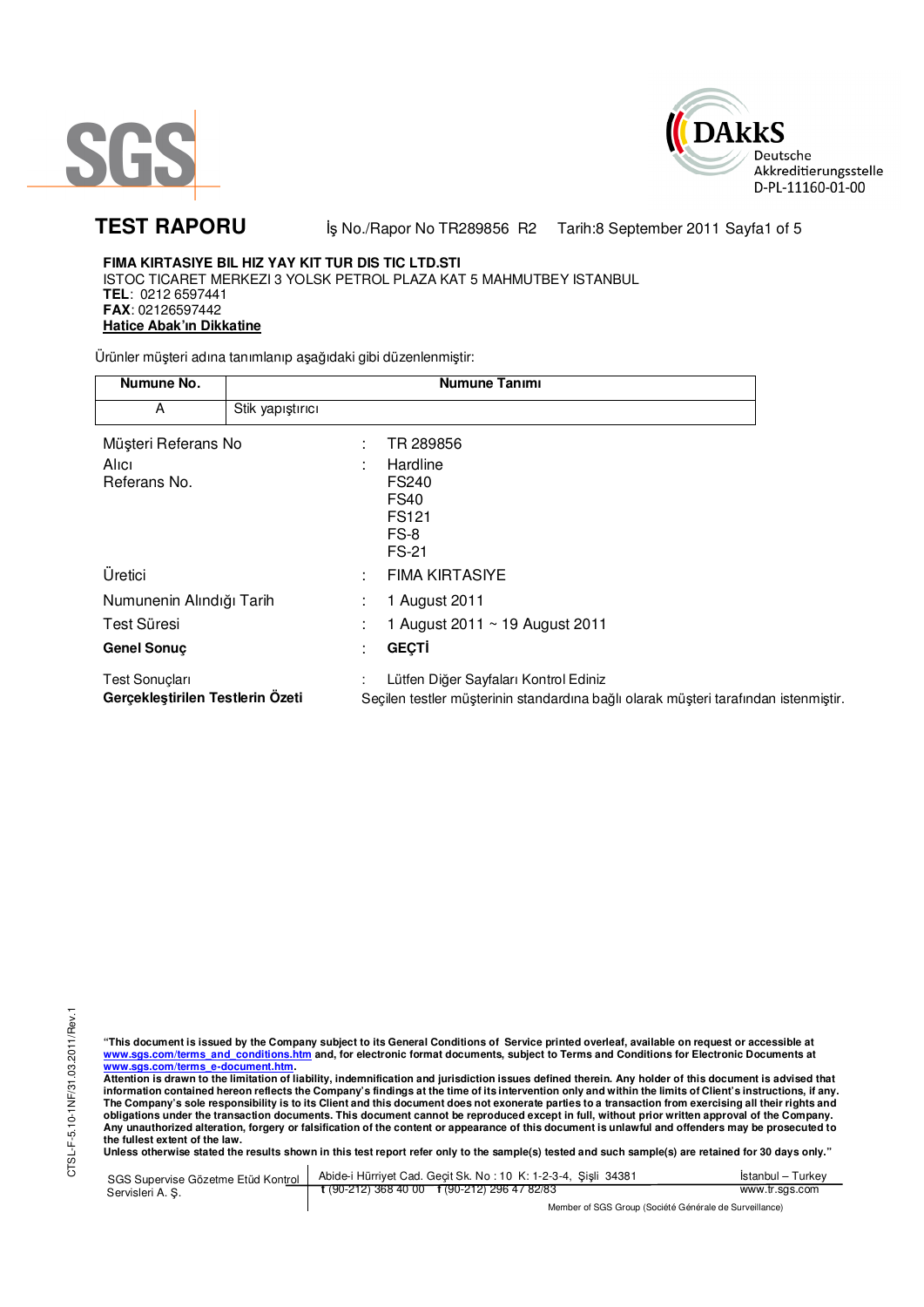



**TEST RAPORU** iş No./Rapor No TR289856 R2 Tarih:8 September 2011 Sayfa2 of 5

| <b>Test Parameters</b><br>Result |  |  |  |
|----------------------------------|--|--|--|
| <b>Chemical tests</b>            |  |  |  |
| DL-H<br>naiales                  |  |  |  |

| Remarks |  | G = Müşteri standardına uygun                                                                             |
|---------|--|-----------------------------------------------------------------------------------------------------------|
|         |  | - Müşteri standardına uygun değil                                                                         |
|         |  | = Sınır değer belirtilmedi                                                                                |
| Notes:  |  | Conclusions on meet/fail are based on the test result from the actual sampling of the received sample(s). |

The test results relate to the tested items only.

Test reports without SGS seal and authorised signatures are invalid.

Reported results do not include uncertainties.

The reported expanded uncertainty is based on a standard uncertainty multiplied by a coverage factor k=2, providing a level of confidence of approximately 95%. The uncertainty evaluation has been carried out in accordance with UKAS and DAkkS requirements.

In this Test Report tests marked (1) are included in the UKAS Accreditation Scope, marked (2) are included in the DAkkS Accreditation Scope of this Laboratory. Opinions and interpretations expressed herein are outside the scope of UKAS or DAkkS Accreditation.

# **THIS REPORT SUPERSEDES OUR REPORT NO: 289856 R1 DATED 24.08.2011**

Issued in Istanbul Signed for and on behalf of SGS Supervise Gözetme Etüd Kontrol Servisleri A.Ş.

Neslihan Erol Assistant Customer Service Manager Ayşe Çimen Customer Services Manager



 $\overline{a}$ 

**"This document is issued by the Company subject to its General Conditions of Service printed overleaf, available on request or accessible at www.sgs.com/terms\_and\_conditions.htm and, for electronic format documents, subject to Terms and Conditions for Electronic Documents at** 

<mark>www.sgs.com/terms\_e-document.htm.</mark><br>Attention is drawn to the limitation of liability, indemnification and jurisdiction issues defined therein. Any holder of this document is advised that information contained hereon reflects the Company's findings at the time of its intervention only and within the limits of Client's instructions, if any.<br>The Company's sole responsibility is to its Client and this document **obligations under the transaction documents. This document cannot be reproduced except in full, without prior written approval of the Company. Any unauthorized alteration, forgery or falsification of the content or appearance of this document is unlawful and offenders may be prosecuted to the fullest extent of the law.** 

**Unless otherwise stated the results shown in this test report refer only to the sample(s) tested and such sample(s) are retained for 30 days only."** 

| SGS Supervise Gözetme Etüd Kontrol | Abide-i Hürriyet Cad. Gecit Sk. No: 10 K: 1-2-3-4, Sisli 34381 | Istanbul - Turkev |  |  |
|------------------------------------|----------------------------------------------------------------|-------------------|--|--|
| Servisleri A. Ş.                   | $\frac{1}{2}$ (90-212) 368 40 00 f (90-212) 296 47 82/83       | www.tr.sgs.com    |  |  |
|                                    | Member of SGS Group (Société Générale de Surveillance)         |                   |  |  |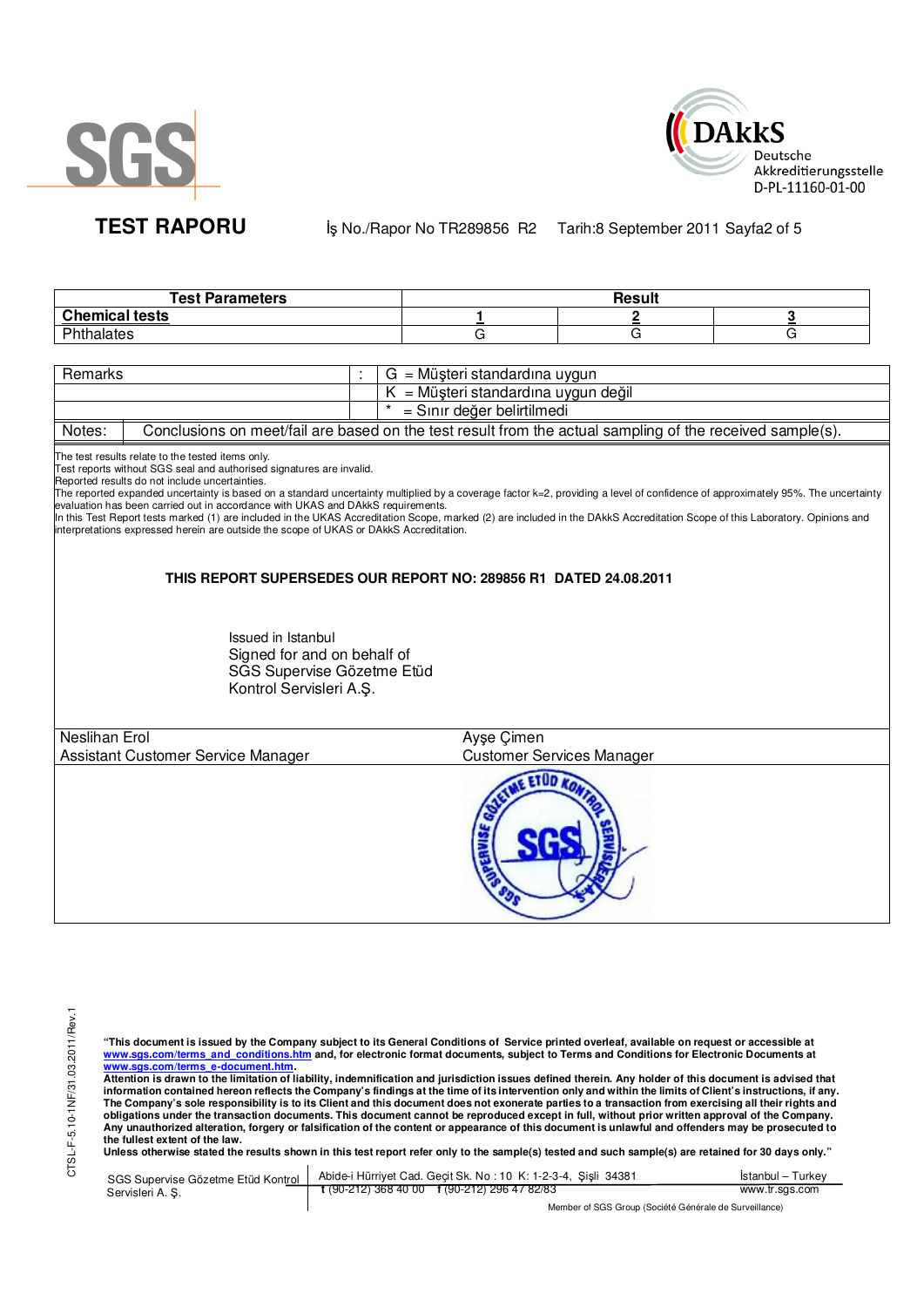



**TEST RAPORU** iş No./Rapor No TR289856 R2 Tarih:8 September 2011 Sayfa3 of 5

# **Component List / List of Materials for Chemical Test**

| Sample No. | <b>Sample Description</b> | <b>Sample Colour</b> | <b>Material No.</b> | <b>Component</b> | <b>Material</b> | Colour      |
|------------|---------------------------|----------------------|---------------------|------------------|-----------------|-------------|
|            | Sticks                    | Blue                 |                     | Blue stick       |                 | <b>Blue</b> |
|            | Sticks                    | White                |                     | Glue stick       |                 | White       |
|            | Sticks                    | White                |                     | Super stick      |                 | White       |

"This document is issued by the Company subject to its General Conditions of Service printed overleaf, available on request or accessible at<br>www.sgs.com/terms\_and\_conditions.htm\_and, for electronic format documents, subjec <mark>www.sgs.com/terms\_e-document.htm.</mark><br>Attention is drawn to the limitation of liability, indemnification and jurisdiction issues defined therein. Any holder of this document is advised that

information contained hereon reflects the Company's findings at the time of its intervention only and within the limits of Client's instructions, if any.<br>The Company's sole responsibility is to its Client and this document **obligations under the transaction documents. This document cannot be reproduced except in full, without prior written approval of the Company. Any unauthorized alteration, forgery or falsification of the content or appearance of this document is unlawful and offenders may be prosecuted to the fullest extent of the law.** 

**Unless otherwise stated the results shown in this test report refer only to the sample(s) tested and such sample(s) are retained for 30 days only."** 

SGS Supervise Gözetme Etüd Kontrol Servisleri A. Ş. Abide-i Hürriyet Cad. Geçit Sk. No : 10 K: 1-2-3-4, Şişli 34381 **t** (90-212) 368 40 00 **f** (90-212) 296 47 82/83 İstanbul – Turkey www.tr.sgs.com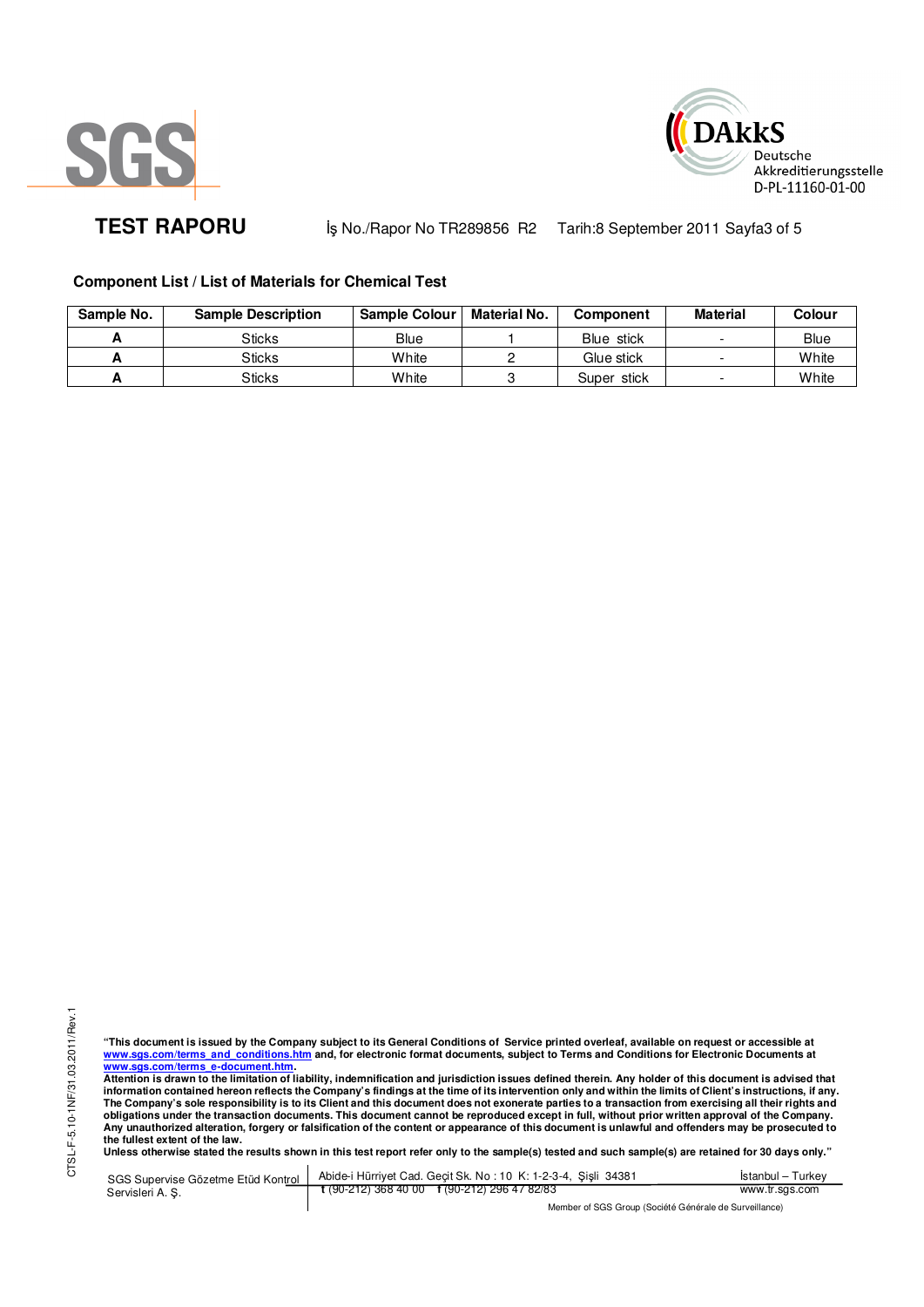



**TEST RAPORU** iş No./Rapor No TR289856 R2 Tarih:8 September 2011 Sayfa4 of 5

# **Detail Test Result:**

| Phthalates <sup>2</sup>                                                                                        |                                                                                                                                                                                                          |       |                |                |
|----------------------------------------------------------------------------------------------------------------|----------------------------------------------------------------------------------------------------------------------------------------------------------------------------------------------------------|-------|----------------|----------------|
| Test Method:                                                                                                   | WITH REFERENCE TO ASTM D3421:1975 - ANALYSIS BY GC/MS                                                                                                                                                    |       |                |                |
| <b>Component</b>                                                                                               | Cas No                                                                                                                                                                                                   | 1     | $\overline{2}$ | $\overline{3}$ |
| Dibutyl Phthalate (DBP)                                                                                        | 84-74-2                                                                                                                                                                                                  | n.d.  | n.d.           | n.d.           |
| Benzylbutyl Phthalate (BBP)                                                                                    | 85-68-7                                                                                                                                                                                                  | n.d.  | n.d.           | n.d.           |
| Bis-(2-ethylhexyl) Phthalate (DEHP)                                                                            | 117-81-7                                                                                                                                                                                                 | n.d.  | n.d.           | n.d.           |
| Diisononyl Phthalate (DINP)                                                                                    | 28553-12-0                                                                                                                                                                                               | n.d.  | n.d.           | n.d.           |
| Di-n-octyl Phthalate (DNOP)                                                                                    | 117-84-0                                                                                                                                                                                                 | n.d.  | n.d.           | n.d.           |
| Diisodecyl Phthalate (DIDP)                                                                                    | 26761-40-0                                                                                                                                                                                               | n.d.  | n.d.           | n.d.           |
|                                                                                                                | <b>Conclusion</b>                                                                                                                                                                                        | Geçti | Geçti          | Geçti          |
|                                                                                                                |                                                                                                                                                                                                          |       |                |                |
| $n.d. =$                                                                                                       | not detected                                                                                                                                                                                             |       |                |                |
| $=$                                                                                                            | exceed the limit                                                                                                                                                                                         |       |                |                |
| $\leq$ =                                                                                                       | less than                                                                                                                                                                                                |       |                |                |
| Detection $Limit =$<br>For DBP, BBP, DEHP and DNOP: 0,003%, For DINP, DIDP: 0,01% (for<br>individual compound) |                                                                                                                                                                                                          |       |                |                |
| Total Uncertainty=                                                                                             | ± 25%                                                                                                                                                                                                    |       |                |                |
| Recommended Max. Limit=<br>Remark:                                                                             | 0,1 % for Total (DBP+BBP+DEHP) For all childcare articles<br>0,1 % for Total (DINP+DNOP+DIDP) For childcare articles if it can be placed in the<br>mouth                                                 |       |                |                |
|                                                                                                                | Recommended Max. limit specified by entries 51 and 52 of Regulation (EC) No<br>552/2009 amending Annex XVII of REACH Regulation (EC) No 1907/2006<br>(previously restricted under Directive 2005/84/EC). |       |                |                |

"This document is issued by the Company subject to its General Conditions of Service printed overleaf, available on request or accessible at<br>www.sgs.com/terms\_and\_conditions.htm\_and, for electronic format documents, subjec <mark>www.sgs.com/terms\_e-document.htm.</mark><br>Attention is drawn to the limitation of liability, indemnification and jurisdiction issues defined therein. Any holder of this document is advised that

information contained hereon reflects the Company's findings at the time of its intervention only and within the limits of Client's instructions, if any.<br>The Company's sole responsibility is to its Client and this document obligations under the transaction documents. This document cannot be reproduced except in full, without prior written approval of the Company.<br>Any unauthorized alteration, forgery or falsification of the content or appeara

**Unless otherwise stated the results shown in this test report refer only to the sample(s) tested and such sample(s) are retained for 30 days only."** 

|                 | SGS Supervise Gözetme Etüd Kontrol   Abide-i Hürriyet Cad. Geçit Sk. No: 10 K: 1-2-3-4, Şişli 34381 | Istanbul – Turkey |
|-----------------|-----------------------------------------------------------------------------------------------------|-------------------|
| Servisleri A.S. | $\frac{1}{2}$ (90-212) 368 40 00 f (90-212) 296 47 82/83                                            | www.tr.sgs.com    |
|                 | $11110000010111011010111$                                                                           |                   |